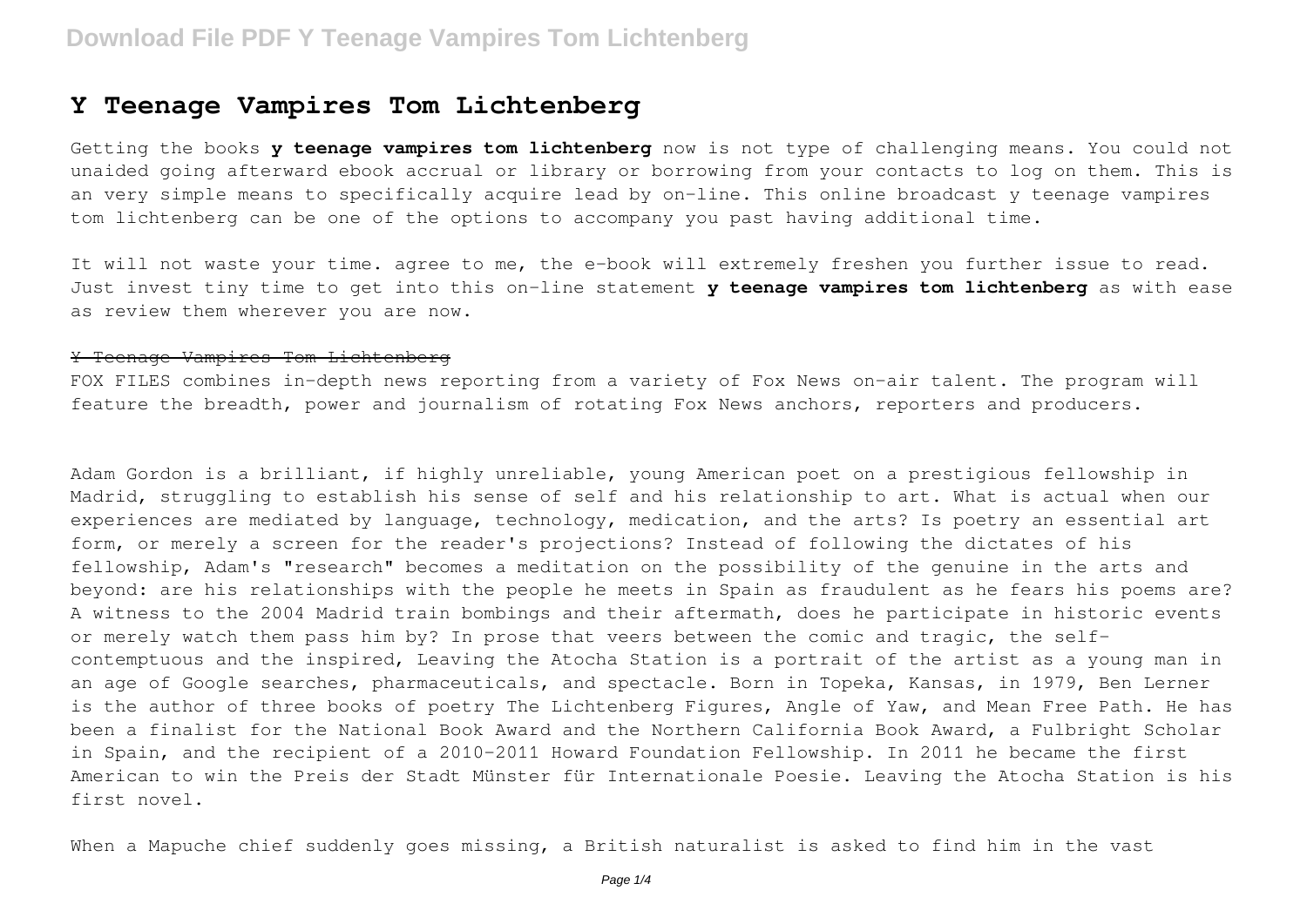## **Download File PDF Y Teenage Vampires Tom Lichtenberg**

Argentine pampas Clarke, a nineteenth-century English naturalist, roams the pampas in search of that most elusive and rare animal: the Legibrerian hare, whose defining quality seems to be its ability to fly. The local Indians, pointing skyward, report recent sightings of the hare but then ask Clarke to help them search for their missing chief as well. On further investigation Clarke finds more than meets the eye:in the Mapuche and Voroga languages every word has at least two meanings.Witty, very ironic, and with all the usual Airian digressive magic, The Hare offers subtle reflections on love, Victorian-era colonialism, and the many ambiguities of language.

What is fanfiction, and what is it not? Why does fanfiction matter? And what makes it so important to the future of literature? Fic is a groundbreaking exploration of the history and culture of fan writing and what it means for the way we think about reading, writing, and authorship. It's a story about literature, community, and technology—about what stories are being told, who's telling them, how, and why. With provocative discussions from both professional and fan writers, on subjects from Star Trek to The X-Files and Buffy the Vampire Slayer to Harry Potter, Twilight, and beyond, Fic sheds light on the widely misunderstood world(s) of fanfiction—not only how fanfiction is transforming the literary landscape, but how it already has. Fic features a foreword by Lev Grossman (author of The Magicians) and interviews with Jonathan Lethem, Doug Wright, Eurydice (Vivean Dean), and Katie Forsythe/wordstrings. Cyndy Aleo (algonquinrt; d0tpark3r) V. Arrow (aimmyarrowshigh) Tish Beaty (his\_tweet) Brad Bell Amber Benson Peter Berg (Homfrog) Kristina Busse Rachel Caine Francesca Coppa Randi Flanagan (BellaFlan) Jolie Fontenot Wendy C. Fries (Atlin Merrick) Ron Hogan Bethan Jones Christina Lauren (Christina Hobbs/tby789 and Lauren Billings/LolaShoes) Jacqueline Lichtenberg Rukmini Pande and Samira Nadkarni Chris Rankin Tiffany Reisz Andrew Shaffer Andy Sawyer Heidi Tandy (Heidi8) Darren Wershler Jules Wilkinson (missyjack) Jen Zern (NautiBitz)

A fascinating exploration of how insights from computer algorithms can be applied to our everyday lives, helping to solve common decision-making problems and illuminate the workings of the human mind All our lives are constrained by limited space and time, limits that give rise to a particular set of problems. What should we do, or leave undone, in a day or a lifetime? How much messiness should we accept? What balance of new activities and familiar favorites is the most fulfilling? These may seem like uniquely human quandaries, but they are not: computers, too, face the same constraints, so computer scientists have been grappling with their version of such issues for decades. And the solutions they've found have much to teach us. In a dazzlingly interdisciplinary work, acclaimed author Brian Christian and cognitive scientist Tom Griffiths show how the algorithms used by computers can also untangle very human questions. They explain how to have better hunches and when to leave things to chance, how to deal with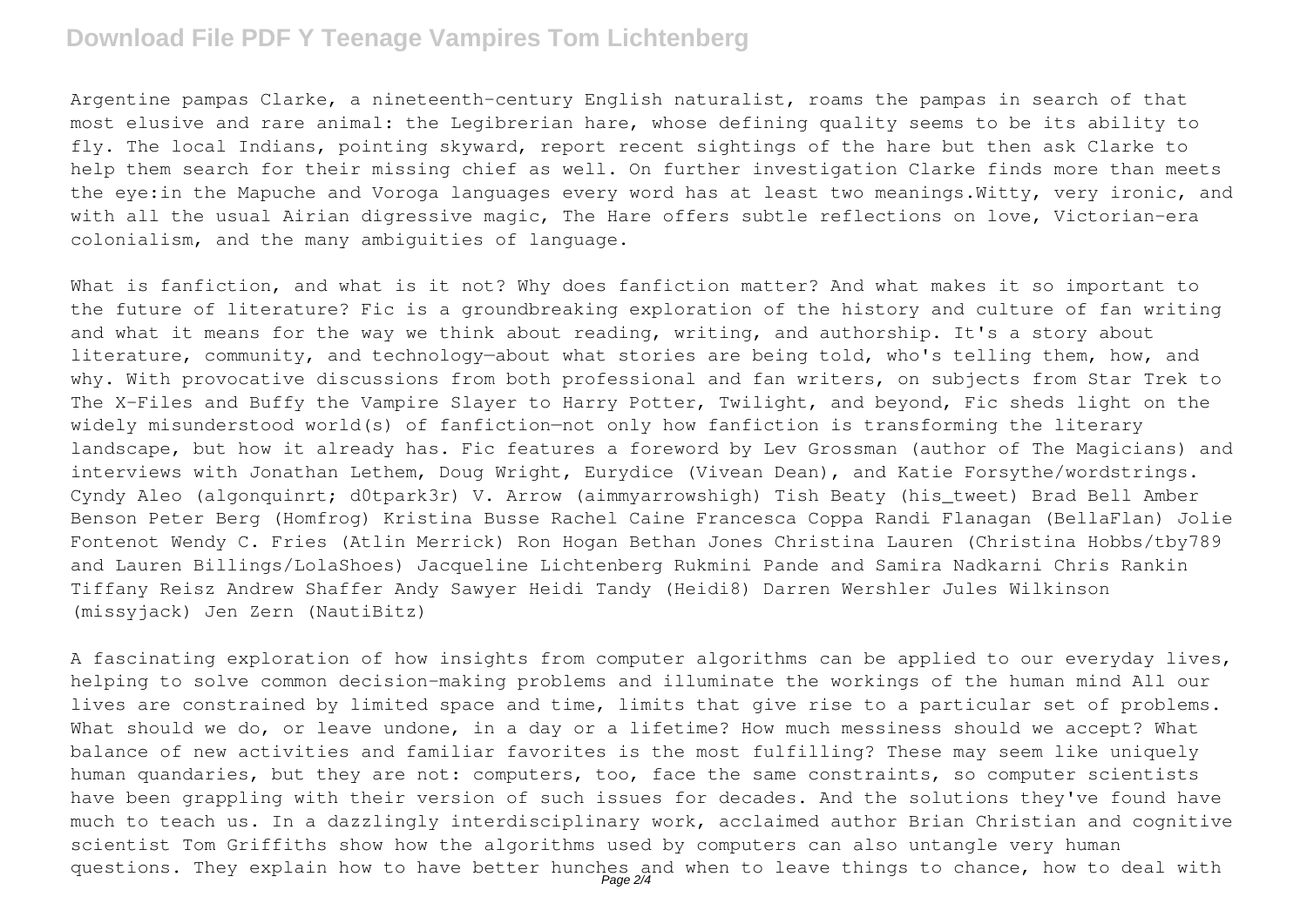## **Download File PDF Y Teenage Vampires Tom Lichtenberg**

overwhelming choices and how best to connect with others. From finding a spouse to finding a parking spot, from organizing one's inbox to understanding the workings of memory, Algorithms to Live By transforms the wisdom of computer science into strategies for human living.

This is a book about the big questions in life: knowledge, consciousness, fate, God, truth, goodness, justice. It is for anyone who believes there are big questions out there, but does not know how to approach them. Think sets out to explain what they are and why they are important. Simon Blackburn begins by putting forward a convincing case for the study of philosophy and goes on to give the reader a sense of how the great historical figures such as Descartes, Hume, Kant, and Wittgenstein have approached its central themes. Each chapter explains a major issue, and gives the reader a selfcontained guide through the problems that philosophers have studied. The large scope of topics covered range from scepticism, the self, mond and body, and freedom to ethics and the arguments surrounding the existence of God. Lively and approachable, this book is ideal for all those who want to learn how the basic techniques of thinking shape our existence.

Outsider musicians can be the product of damaged DNA, alien abduction, drug fry, demonic possession, or simply sheer obliviousness. This book profiles dozens of outsider musicians, both prominent and obscure—figures such as The Shaggs, Syd Barrett, Tiny Tim, Jandek, Captain Beefheart, Daniel Johnston, Harry Partch, and The Legendary Stardust Cowboy—and presents their strange life stories along with photographs, interviews, cartoons, and discographies. About the only things these self-taught artists have in common are an utter lack of conventional tunefulness and an overabundance of earnestness and passion. But, believe it or not, they're worth listening to, often outmatching all contenders for inventiveness and originality. A CD featuring songs by artists profiled in the book is also available.

This major new book offers a highly original account of ethical and political subjectivity in contemporary culture. It makes a strong case for a non–unitary or nomadic conception of the subject, in opposition to the claims of ideologies such as conservatism, liberal individualism and techno–capitalism. Braidotti takes a bold stand against moral universalism, while offering a vigorous defence of nomadic ethics against the charges of relativism and nihilism. She calls for a new form of ethical accountability that takes "Life" as the subject, not the object, of enquiry. This ethics is presented as a fundamental reconfiguration of our being in the world and it calls for more conceptual creativity in the production of worldviews that can better enable us to behave ethically in a